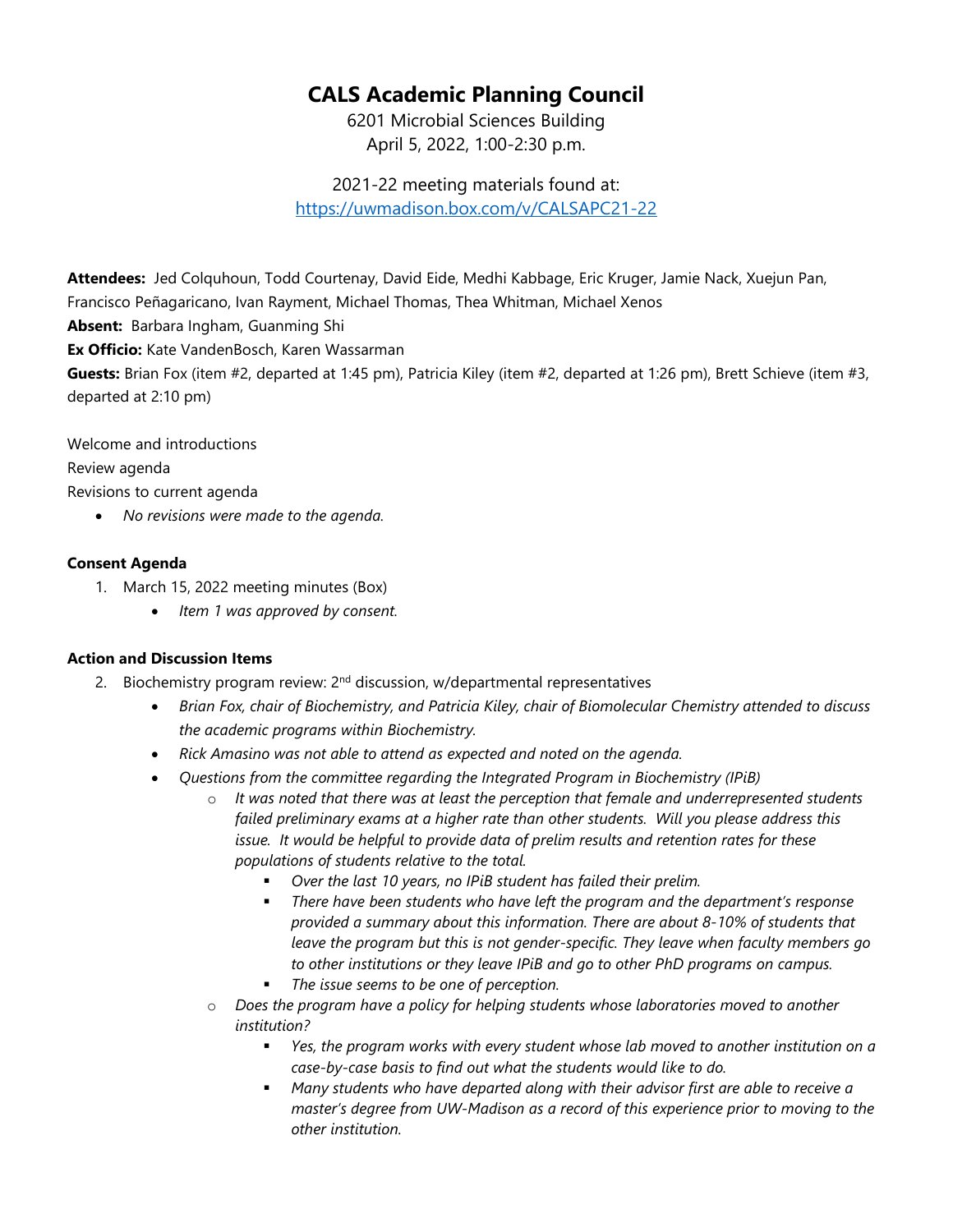- o *What is the current status of the discussion around teaching practicum requirements for IPiB students and do you anticipate a change in the future? Is there tension between the two departments with regards to teaching practicum expectations?*
	- *There have been ongoing discussions for several years and in 2021 it was decided to change the two-semester teaching practicum requirement to one semester and replace one semester with a professional development requirement, modeling after the Microbiology PhD program.*
	- *The two departments have different missions and in the School of Medicine and Public Health (SMPH) there is no undergraduate teaching mission but in CALS the undergraduate teaching mission exists so if there's any tension between the units, it's the recognition that the missions are different.*
- o *What is the status of NIH training grant support for IPiB students?*
	- *T32 support is considered to be excellent. In the last three years, 32% of IPiB students have received support from a T32.*
	- *IPiB faculty are trainers on grants and students are competitive on these grants.*
	- *The department has thought a lot about having a replacement to the MBTG training grant as well as how T32s changed dramatically with updated rules in 2019. Addressing a new training grant the size of the MBTG grant is exceeding difficult now. At this time, the department has not identified a group of faculty and training mission that are sufficiently distinct and can be competitive.*
	- *The department has identified a need to step up applications for NSF graduate fellowships in the IPiB program which is a potential area to gain success.*
- o *What are the program's plans or priority for the PhD minor in Biochemistry? There was only one Biochemistry PhD minor awarded in the past five years so more information about audience and how it will be supported and promoted would be helpful.* 
	- *The departments can better advertise the minor as it has a lot to offer.*
	- *The faculty are opposed to losing the minor as it's a lost opportunity to teach and they want to do what's best for students.*
	- *The departments do not feel there's a significant detriment to keeping the minor.*
- o *The review committee had several recommendations. What was the program's reaction to these (especially those not addressed in the above questions)? Are there some that you would place at a priority to address?*
	- *The chairs thought there were some unsubstantiated comments and lack of detail in the report which aren't helpful in planning solutions.*
	- *The departments already have been prioritizing diversity, equity and inclusion (DEI) issues.* 
		- *Each department has their own DEI committee and the graduate program has a DEI committee to work with students on concerns.*
		- *The program has been working to recruit more diverse students and faculty and also has held workshops on inclusive teaching.*
		- *80% of IPiB faculty have completed a WISELI course on preventing bias and more than 50% of IPiB faculty have taken campus courses on leadership, which represents the priorities of the chairs.*
	- *The report seems to have captured some of the circumstances of the pandemic.*
- o *Do you feel like process for complaints and grievances is well understood by students?*
	- *Biochemistry chair has an open door policy to hearing complaints and feels that the college's addition of an associate dean for diversity, equity and inclusion will help as well.*
	- *SMPH has an anonymous reporting system through a website and an office that then follows up on complaints. This system has been in place for five years and students use it.*
- *Questions from the committee regarding the Biochemistry BS*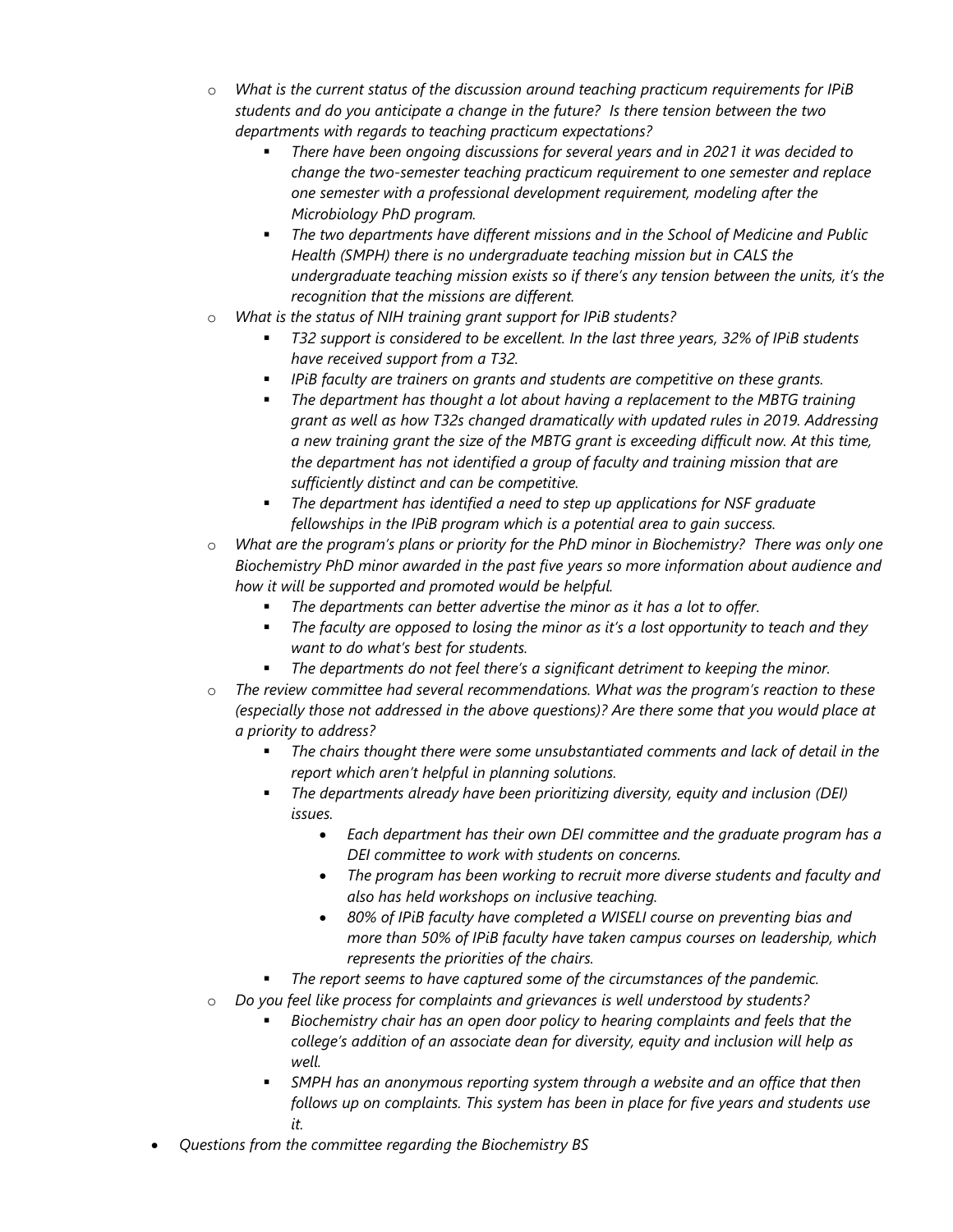- o *The major curriculum has only three required biochemistry courses with many additional requirements taught outside of the department (e.g., chemistry, physics, math). Several questions were raised regarding whether these biochemistry courses covered the breadth of the field sufficiently, and if there were other opportunities for smaller courses to help build community among the undergraduates. Is the department discussing changes to the curriculum to address these or other questions?*
	- *The department feels that these rigorous courses cover the breadth of the field and students have opportunities to take specialized courses in topic areas.*
	- *In addition to the required courses, the department offers elective courses so there is no issue of insufficient courses to take in Biochemistry.*
	- *Students who pursue the Biochemistry BS are sufficiently prepared to succeed with a strong foundation of biochemistry.*
- o *It appears that the work to administer and advise students is all being done by CALS staff. Is the department considering moving Biochemistry to a CALS only major to reflect this uneven work/credit distribution?*
	- *The Biochemistry faculty are not considering removing the College of Letters & Science (L&S) Biochemistry major because they do not wish to remove the option from students. Many students perceive that it is easier to double major in L&S than in CALS.*
	- *Many of the L&S majors are top students in the university, winning Hilldale and other campus fellowships.*
	- *If the L&S major is removed, students wishing to remain in L&S may go to other majors such as Biology or Neuroscience.*
	- *What is needed is better partnership with L&S to assist with resources.*
- o *The review committee highlighted a number of challenges and offered some suggestions. What was the program's reaction to these, and are some at a higher priority to address?*
	- *A lot of the challenges in the report come from the times we live in and how people get together and understand each other. There were missed opportunities to interact and this especially impacted the undergraduates.*
	- *The department has promoted social events whenever they can and continues to look for ways to build the cohorts of students.*
- Given that many students won't declare until their sophomore year or take their first *Biochemistry course until their junior year, how can the department engage students earlier?*
	- *The department will continue to conduct different events and target different populations of students.*
- *Motion to approve the program review as complete: Kruger/Colquhoun*
- *Vote: 12-0-0*
- *Comments to share with the completion of the program review:*
	- o *It appears that within CALS, we need to ensure graduate students know where to go for concerns or complaints, as this seemed a much clearer process within SMPH.*
- 3. Student international travel policy
	- *Brett Schieve, director of CALS Study Abroad and International Education, proposed a student international travel policy.*
	- *CALS Study Abroad advises students on and manages a portfolio of study abroad opportunities. Many are faculty-led programs but some are exchange programs.*
	- *There is a long-standing tradition of offering study abroad opportunities to students in CALS and this policy's purpose is to ensure and support the health and safety of students who are abroad.*
	- *The proposed policy would require all faculty or staff offering academic credit for international travel to work through CALS Study Abroad, who would ensure that the appropriate agreements are put in place, serve as an emergency contact/resource for students and faculty, confirm credits will transfer, assist with enrolling in international insurance, and help setting up budgets or applying for financial aid, depending on the needs of the international experience.*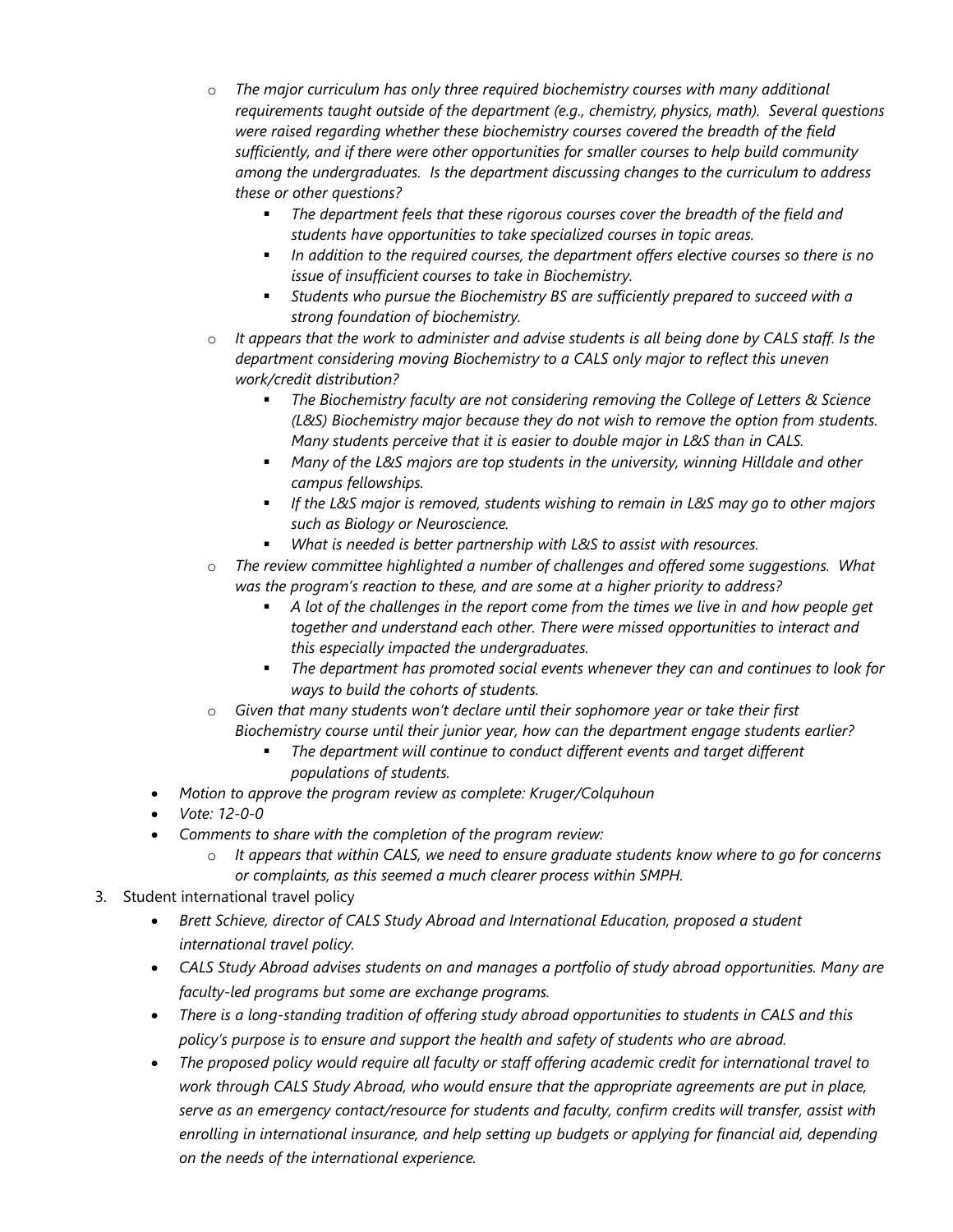- *This policy does not change any of the requirements for credit-bearing international experiences but codifies the fact that CALS faculty and staff must work through CALS Study Abroad to make sure campus policies are being met. Working with CALS Study Abroad currently is requested but not required.*
- *Questions and feedback from the committee*
	- o *Is this already a campus policy?*
		- *There are several campus policies that dictate requirements for international travel but no requirement that faculty and staff work through their school or college.*
	- o *What is the current policy? Does it go through course proposals?*
		- *The first step requires that faculty and staff will work through CALS Study Abroad.*
		- *For internships or one-off experiences, there will be different steps but still will require faculty and staff to inform CALS Study Abroad.*
	- o *This policy does not cover graduate student research abroad or field safety. Does the college have a plan to address this gap and be proactive instead of reactive should something happen?*
		- *While faculty and staff are required to work with CALS Study Abroad, graduate students may not be required to do so. There are ways to support graduate student research experiences abroad though they are not always handled in CALS.*
		- *There are some administrative discussions already happening around field safety.*
	- o *Some graduate students may have signed up for a credit where they serve as a research assistant (RA) but for something other than their program. Does the policy require that these students work with CALS Study Abroad?*
		- *The requirement is for them to work through the office but it may be determined that nothing more is needed.*
	- o *When will this be ratified?*
		- *Today's goal is to have a vote to adopt the policy.*
		- *The policy could be effective beginning in fall with a strong recommendation that this policy be followed prior to the effective date.*
	- o *How will this policy be enforced? Is there a process in place that won't allow a faculty or student to move forward until box has been checked?*
		- *The first step is to have an official policy and education would be the next step to ensure faculty and staff impacted are aware of the requirement.*
	- o *It seems that the policy may be strengthened by mentioning general international research and graduate student experiences. Specific examples to outline graduate thesis-related research instead of the less clear directed research would be helpful.*
- *The committee would like to have the policy brought back for a vote after there are additions covering graduate research and well as the policy effective date.*
- 4. Wisconsin Distinguished Graduate Fellowship recommendations
	- *The subcommittee, comprised of Mehdi Kabbage, Guanming Shi, and Michael Xenos, made the following recommendations:*
		- o *Louis and Elsa Thomsen Wisconsin Distinguished Graduate Fellowships:*
			- *Rafael Domingues – Animal and Dairy Sciences*
			- *Yuchi Ma – Biological Systems Engineering*
			- *Garret Zastoupil – Human Ecology*
		- o *Senator Robert Caldwell Graduate Fellowship in Agricultural and Life Sciences:*
			- *Sena Field – Animal and Dairy Sciences*
		- o *Richard M. Heins Wisconsin Distinguished Graduate Fellowship:*
			- *Wang Weizheng – Biological Systems Engineering*